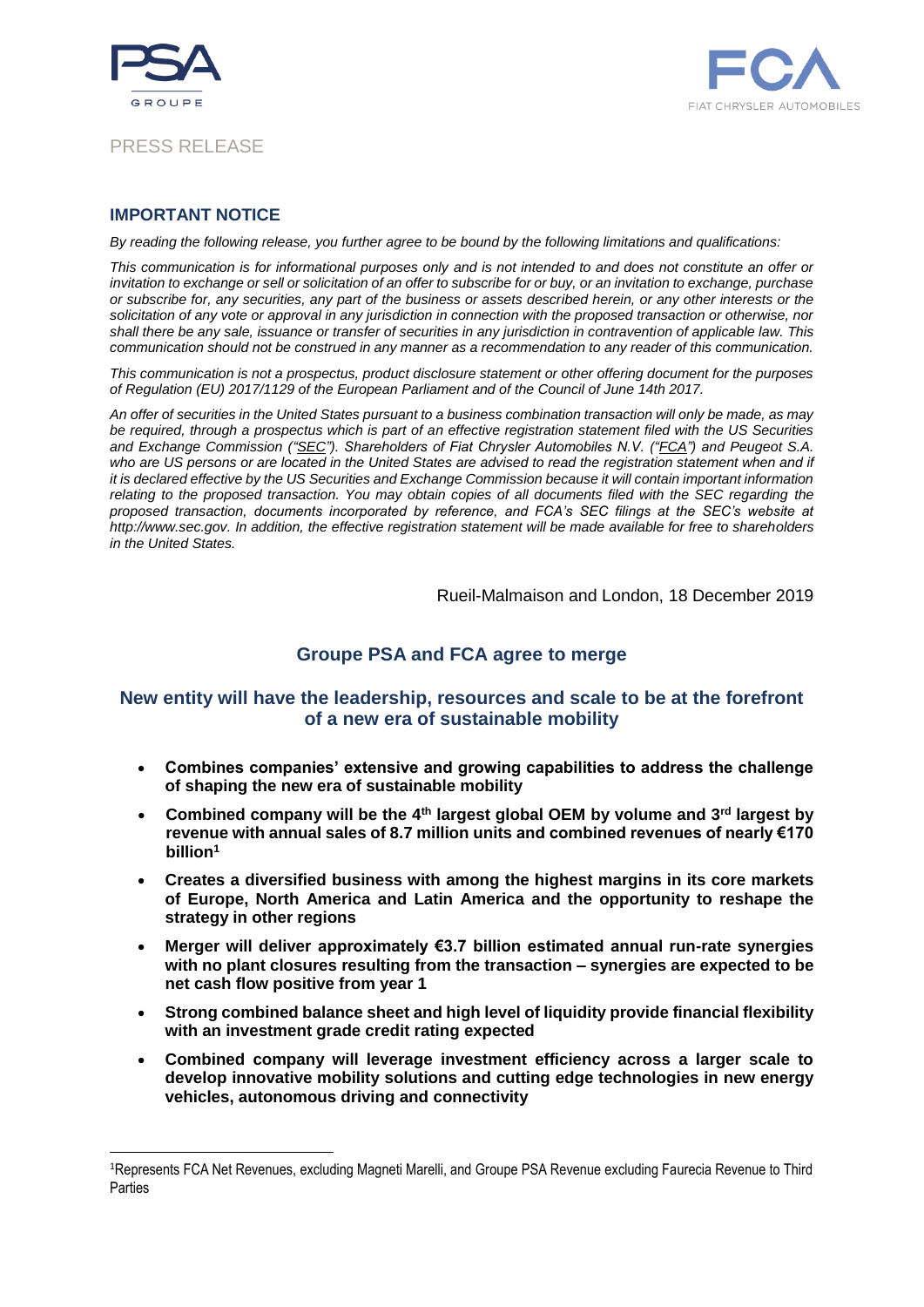



- **Broad portfolio of well-established iconic brands offering best-in-class products covering key vehicle market segments and delivering higher customer satisfaction**
- **Excellent working relationship between the two management teams, which share successful track records in turnarounds, value creation and successful OEM combinations**
- **Strong governance structure to underpin combined company performance with John Elkann as Group Chairman and Carlos Tavares as Group CEO, with a majority of independent directors<sup>2</sup>**
- **Strong support of long-term shareholders (EXOR N.V., Peugeot Family Group, Bpifrance<sup>3</sup> ) who will be represented on the Board**

Fiat Chrysler Automobiles N.V. ("FCA") (NYSE: FCAU / MTA: FCA) and Peugeot S.A. ("Groupe PSA") have today signed a binding Combination Agreement providing for a 50/50 merger of their businesses to create the 4<sup>th</sup> largest global automotive OEM by volume and 3<sup>rd</sup> largest by revenue. The proposed combination will be an industry leader with the management, capabilities, resources and scale to successfully capitalize on the opportunities presented by the new era in sustainable mobility.

With its combined financial strength and skills, the merged entity will be particularly well placed to provide innovative, clean and sustainable mobility solutions, both in a rapidly urbanizing environment and in rural areas around the world. The gains in efficiency derived from larger volumes, as well as the benefits of uniting the two companies' strengths and core competencies, will ensure the combined business can offer all its customers best-in-class products, technologies and services and respond with increased agility to the shift taking place in this highly demanding sector.

The combined company will have annual unit sales of 8.7 million vehicles, with revenues of nearly €170 billion<sup>4</sup>, recurring operating profit of over €11 billion<sup>5</sup> and an operating profit margin of 6.6%, all on a simple aggregated basis of 2018 results<sup>6</sup>. The strong combined balance sheet provides significant financial flexibility and ample headroom both to execute strategic plans and invest in new technologies throughout the cycle.

The combined entity will have a balanced and profitable global presence with a highly complementary and iconic brand portfolio covering all key vehicle segments from luxury, premium, and mainstream passenger cars through to SUVs and trucks & light commercial vehicles. This will be underpinned by FCA's strength in North America and Latin America and Groupe PSA's solid position in Europe. The new Group will have much greater geographic balance with 46% of revenues derived from Europe and 43% from North America, based on aggregated 2018 figures of each company. The combination will bring the opportunity for the new company to reshape the strategy in other regions.

The efficiencies that will be gained from optimizing investments in vehicle platforms, engine families and new technologies while leveraging increased scale will enable the business to enhance its purchasing performance and create additional value for stakeholders. More than two-thirds of run rate volumes will be concentrated on 2 platforms, with approximately 3 million cars per year on each of the small platform and the compact/mid-size platform.

-

<sup>2</sup> In compliance with the Dutch corporate governance code

<sup>&</sup>lt;sup>3</sup> Bpifrance shall include jointly Bpifrance Participations S.A. and its wholly-owned subsidiary Lion Participations SAS

<sup>4</sup> Represents FCA Net Revenues, excluding Magneti Marelli, and Groupe PSA Revenue excluding Faurecia Revenue to Third Parties

<sup>5</sup> Represents FCA Adjusted EBIT, excluding Magneti Marelli, and Groupe PSA Recurring Operating Income excluding Faurecia

<sup>6</sup> Excluding Faurecia and Magneti Marelli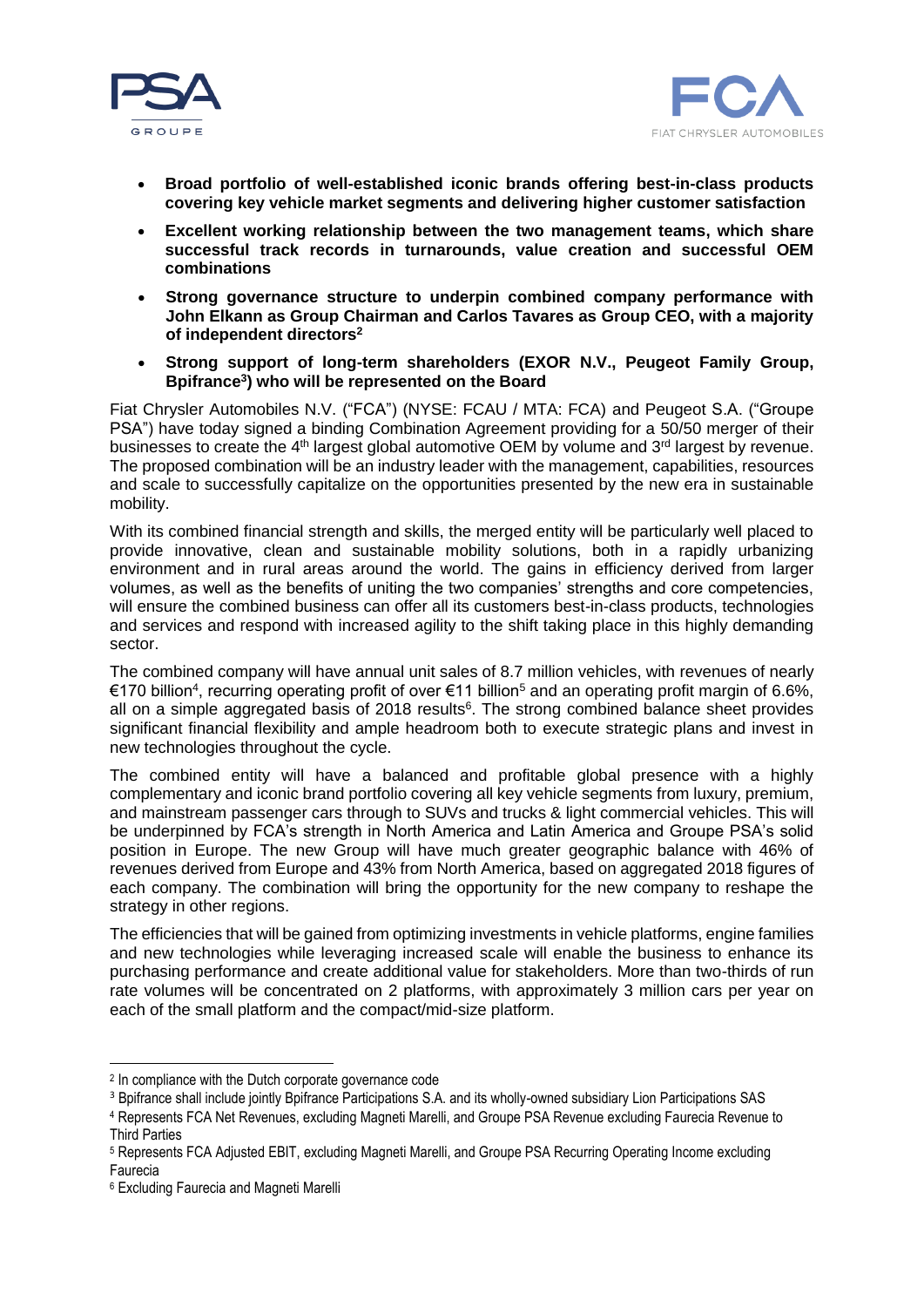

<u>.</u>



These technology, product and platform-related savings are expected to account for approximately 40% of the total €3.7 billion in annual run-rate synergies, while purchasing - benefiting principally from scale and best price alignment - will represent a further estimated 40% of the synergies. Other areas, including marketing, IT, G&A and logistics, will account for the remaining 20%. These synergy estimates are not based on any plant closures resulting from the transaction. It is projected that the estimated synergies will be net cash flow positive from year 1 and that approximately 80% of the synergies will be achieved by year 4. The total one-time cost of achieving the synergies is estimated at €2.8 billion.

Those synergies will enable the combined business to invest significantly in the technologies and services that will shape mobility in the future while meeting the challenging global  $CO<sub>2</sub>$  regulatory requirements. With an already strong global R&D footprint, the combined entity will have a robust platform to foster innovation and further drive development of transformational capabilities in new energy vehicles, sustainable mobility, autonomous driving and connectivity.

The merged entity will benefit from an efficient governance structure designed to promote effective performance, with a Board comprised of 11 members, the majority of whom will be independent<sup>7</sup>. Five Board members will be nominated by FCA and its reference shareholder (including John Elkann as Chairman) and five will be nominated by Groupe PSA and its reference shareholders (including the Senior Non-Executive Director and the Vice Chairman). At closing the Board will include two members representing FCA and Groupe PSA employees<sup>8</sup>. Carlos Tavares will be Chief Executive Officer for an initial term of five years and will also be a member of the Board.

Carlos Tavares, Mike Manley and their executive teams have a strong track record in successfully turning around companies and combining OEMs with diverse cultures. This experience will support the speed of execution of the merger, underpinned by the companies' strong recent performances and already robust balance sheets. The merged entity will maneuver with speed and efficiency in an automotive industry undergoing rapid and fundamental changes.

The new group's Dutch-domiciled parent company will be listed on Euronext (Paris), the Borsa Italiana (Milan) and the New York Stock Exchange and will benefit from its strong presence in France, Italy and the US.

Under the proposed by-laws of the combined company, no shareholder would have the power to exercise more than 30% of the votes cast at shareholders' meetings. It is also foreseen that there will be no carryover of existing double voting rights but that new double voting rights will accrue after a three-year holding period after completion of the merger.

A standstill in respect of the shareholdings of EXOR N.V., Bpifrance<sup>9</sup>, Dongfeng Group (DFG) and the Peugeot Family (EPF/FFP) will apply for a period of 7 years following completion of the merger, except that EPF/FFP will be permitted to increase its shareholding by up to a maximum of 2.5% in the merged entity (or 5% at the Groupe PSA level) by acquiring shares from Bpifrance and/or DFG and/or on the market<sup>10</sup>. EXOR, Bpifrance and EPF/FFP will be subject to a 3-year lock-up in respect of their shareholdings except that Bpifrance will be permitted to reduce its shareholdings by 5% in Groupe PSA or 2.5% in the merged entity. DFG has agreed to sell, and Groupe PSA has agreed to buy, 30.7 million shares prior to closing (those shares will be cancelled). DFG will be subject to a lock up until the completion of the transaction for the balance of its participation in Groupe PSA, resulting in an ownership of 4.5% in the new group.

<sup>7</sup> To meet the objective of having a "majority of independent directors", 5 out of 9 non-executive directors need to be independent

<sup>8</sup> Employee representatives would be defined based on legal requirements at all levels

<sup>9</sup> Bpifrance shall include jointly Bpifrance Participations S.A. and its wholly-owned subsidiary Lion Participations SAS <sup>10</sup> Up to 1% of the shares of the merged entity plus the percentage of shares sold by Bpifrance, other than to the Peugeot Family (subject to the overall maximum of 2.5%)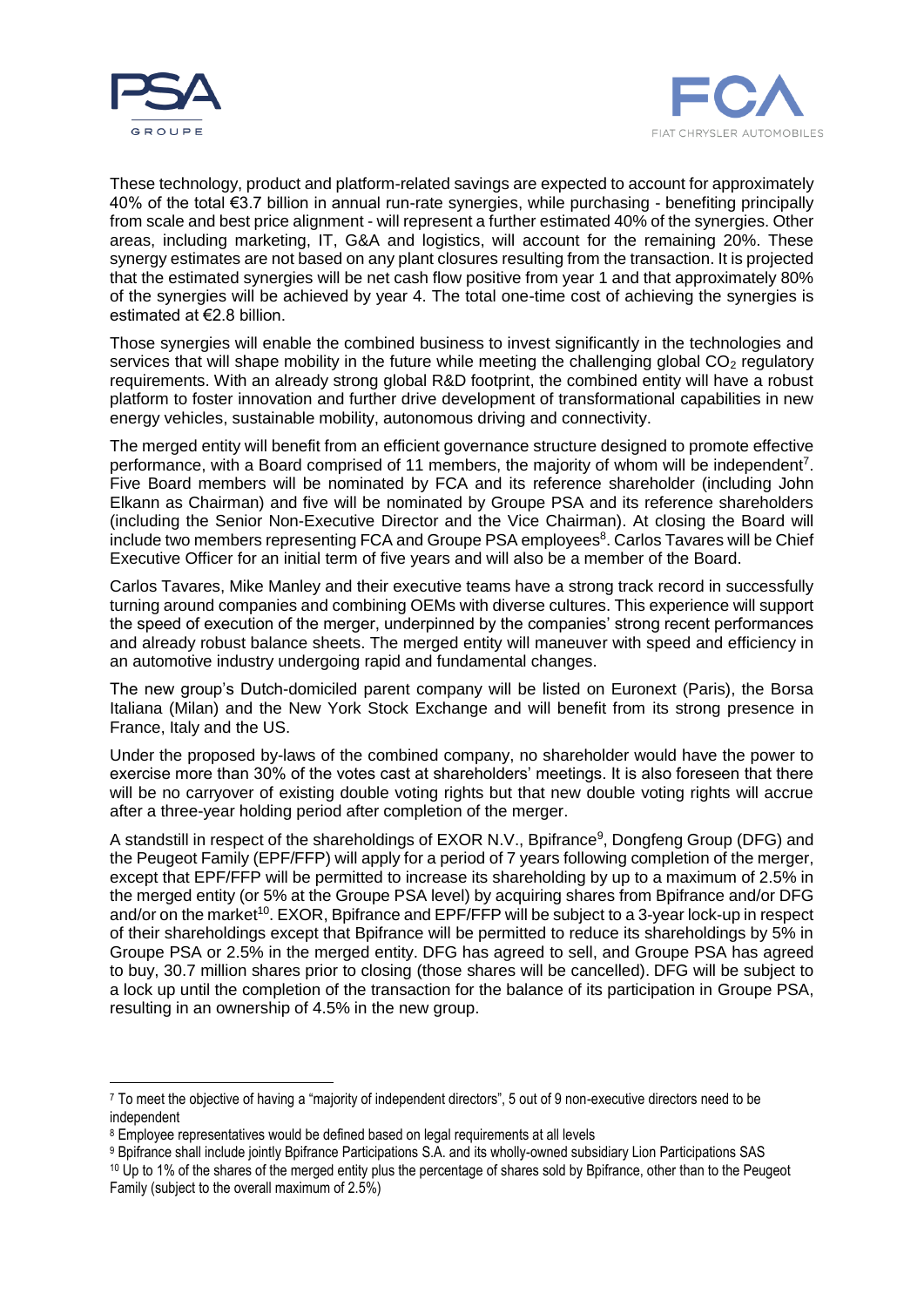



EXOR, Bpifrance, the Peugeot Family and Dongfeng have each irrevocably committed to vote in favor of the transaction at the shareholders' meetings of FCA and Groupe PSA.

Before closing, FCA will distribute to its shareholders a special dividend of €5.5 billion while Groupe PSA will distribute to its shareholders its 46% stake in Faurecia. In addition, FCA will continue work on the separation of its holding in Comau which will be separated promptly following closing, for the benefit of the shareholders of the combined company. This will enable the combined group's shareholders to equally share in the synergies and benefits that will flow from a merger while recognizing the significant value of both Groupe PSA and FCA's assets and strengths in terms of market share and brand potential. Each company intends to distribute a €1.1 billion ordinary dividend in 2020 related to fiscal year 2019, subject to approval by each company's Board of Directors and shareholders. At closing, Groupe PSA shareholders will receive 1.742 shares of the new combined company for each share of Groupe PSA, while FCA shareholders will have 1 share of the new combined company for each share of FCA.

Completion of the proposed combination is expected to take place in 12-15 months, subject to customary closing conditions, including approval by both companies' shareholders at their respective Extraordinary General Meetings and the satisfaction of antitrust and other regulatory requirements.

Carlos Tavares, Chairman of the Managing Board of Groupe PSA, said: "Our merger is a huge opportunity to take a stronger position in the auto industry as we seek to master the transition to a world of clean, safe and sustainable mobility and to provide our customers with world-class products, technology and services. I have every confidence that with their immense talent and their collaborative mindset, our teams will succeed in delivering maximized performance with vigor and enthusiasm."

Mike Manley, Chief Executive Officer of FCA, added: "This is a union of two companies with incredible brands and a skilled and dedicated workforce. Both have faced the toughest of times and have emerged as agile, smart, formidable competitors. Our people share a common trait - they see challenges as opportunities to be embraced and the path to making us better at what we do."

## **Press and Analyst/Investor event details:**

FCA and Groupe PSA will jointly host a webcast and conference call for analysts, investors and media [\(webcast](https://nam02.safelinks.protection.outlook.com/?url=https%3A%2F%2Fedge.media-server.com%2Fmmc%2Fp%2Fcam9ebx7&data=02%7C01%7CDAl-Qattan%40SARDVERB.com%7C32b3eca6dde34e43120c08d7831e82a2%7Cdfc7827b9c274ffbb94f96d3b0b06aa1%7C0%7C0%7C637122039406812039&sdata=B3xZ6ldTUSglfqdAO4R6zJ%2F6pGTb6vX3vYF2rh1iB9I%3D&reserved=0) at 3:00 pm CET / 2:00 pm GMT / 9:00 am EST) on Wednesday, 18 December 2019.

Details for accessing these events are available on the corporate websites of FCA [\(www.fcagroup.com\)](http://www.fcagroup.com/) and Groupe PSA [\(www.groupe-psa.com\)](https://www.groupe-psa.com/en/). For those unable to participate in the live sessions, recorded replays will remain archived on each company's corporate website.

To access photos and videos, please visit FCA's [website](https://www.fcagroup.com/en-US/media_center/fca_press_release/Pages/home.aspx) or PSA's [website.](https://medialibrary.groupe-psa.com/corporate/identification?token=bdPmMC1Dz)

## **Advisors**

Goldman Sachs International acted as lead financial advisor to FCA. Bank of America, Barclays, Citigroup, d'Angelin & Co., J.P. Morgan and UBS also provided financial advice to the company. Sullivan & Cromwell LLP, De Brauw Blackstone Westbroek and Darrois Villey Maillot Brochier acted as legal counsel to FCA.

Messier Maris & Associés acted as lead financial advisor to PSA. Morgan Stanley also provided financial advice to the company. Bredin Prat acted as legal counsel to PSA.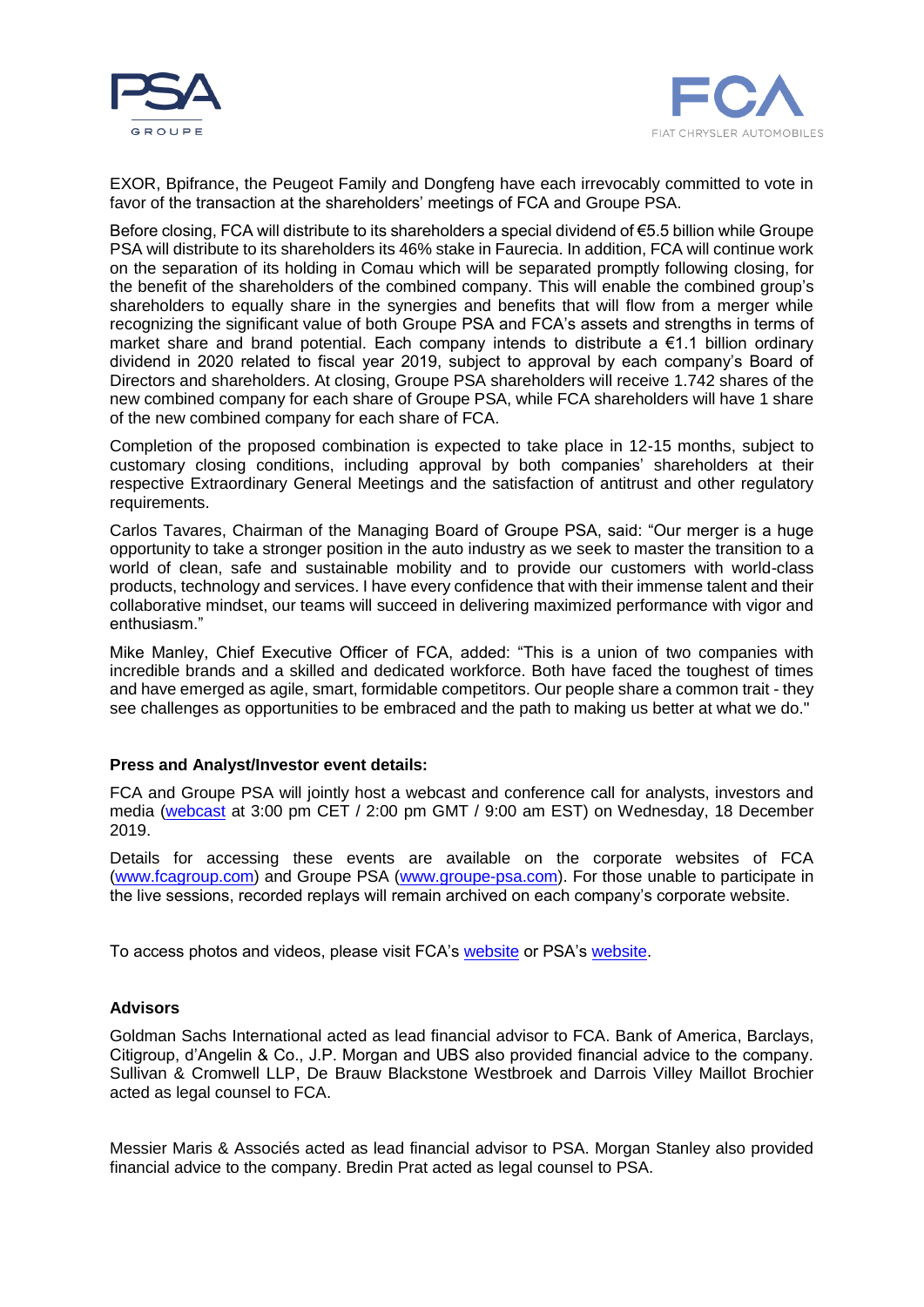



## **Contacts:**

# **Investor inquiries:**

| <b>FCA</b>                      | <b>Groupe PSA</b>                     |
|---------------------------------|---------------------------------------|
| Joe Veltri, +1 248 576 9257     | Andrea Bandinelli, + 33 6 82 58 86 04 |
| investor.relations@fcagroup.com | communication-financiere@mpsa.com     |

# **Media inquiries:**

| <b>FCA</b>                                   | <b>Groupe PSA</b>                        |
|----------------------------------------------|------------------------------------------|
| Niel Golightly, +1 248 933-6285              | Bertrand Blaise, +33 6 33 72 61 86       |
| niel.golightly@fcagroup.com                  | bertrand.blaise@mpsa.com                 |
| Shawn Morgan, +1 248 512-2692                | Pierre Olivier Salmon, +33 6 76 86 45 48 |
| shawn.morgan@fcagroup.com                    | pierreolivier.salmon@mpsa.com            |
| Andrea Pallard, +39 0110030675               | Karine Douet, +33 6 61 64 03 83          |
| andrea.pallard@fcagroup.com                  | karine.douet@mpsa.com                    |
| Fernao Silveira, +55 11 4949-3901            | Valérie Gillot +33 6 83 92 92 96         |
| fernao.silveira@fcagroup.com                 | valerie.gillot@mpsa.com                  |
| Leonardo Guan, +86 21 2218 7896              |                                          |
| corp.communication@fcagroup.com.cn           |                                          |
| <b>UK/USA</b>                                |                                          |
| Sard Verbinnen & Co                          |                                          |
| Jon Aarons, Robert Rendine                   |                                          |
| +44 20 7467 1050/+1 212 687 8080             |                                          |
| fca@sardverb.com                             |                                          |
| <b>ITALY</b>                                 |                                          |
| Community, Strategic Communications Advisors |                                          |
| Auro Palomba, Marco Rubino                   |                                          |
| +39 02 89404231                              |                                          |
| fca@communitygroup.it                        |                                          |
| <b>FRANCE</b>                                |                                          |
| Image 7                                      |                                          |
| Anne-France Malrieu, Flore Larger            |                                          |
| +33 1 53 70 74 95/+33 1 53 70 74 90          |                                          |
| fca@image7.fr                                |                                          |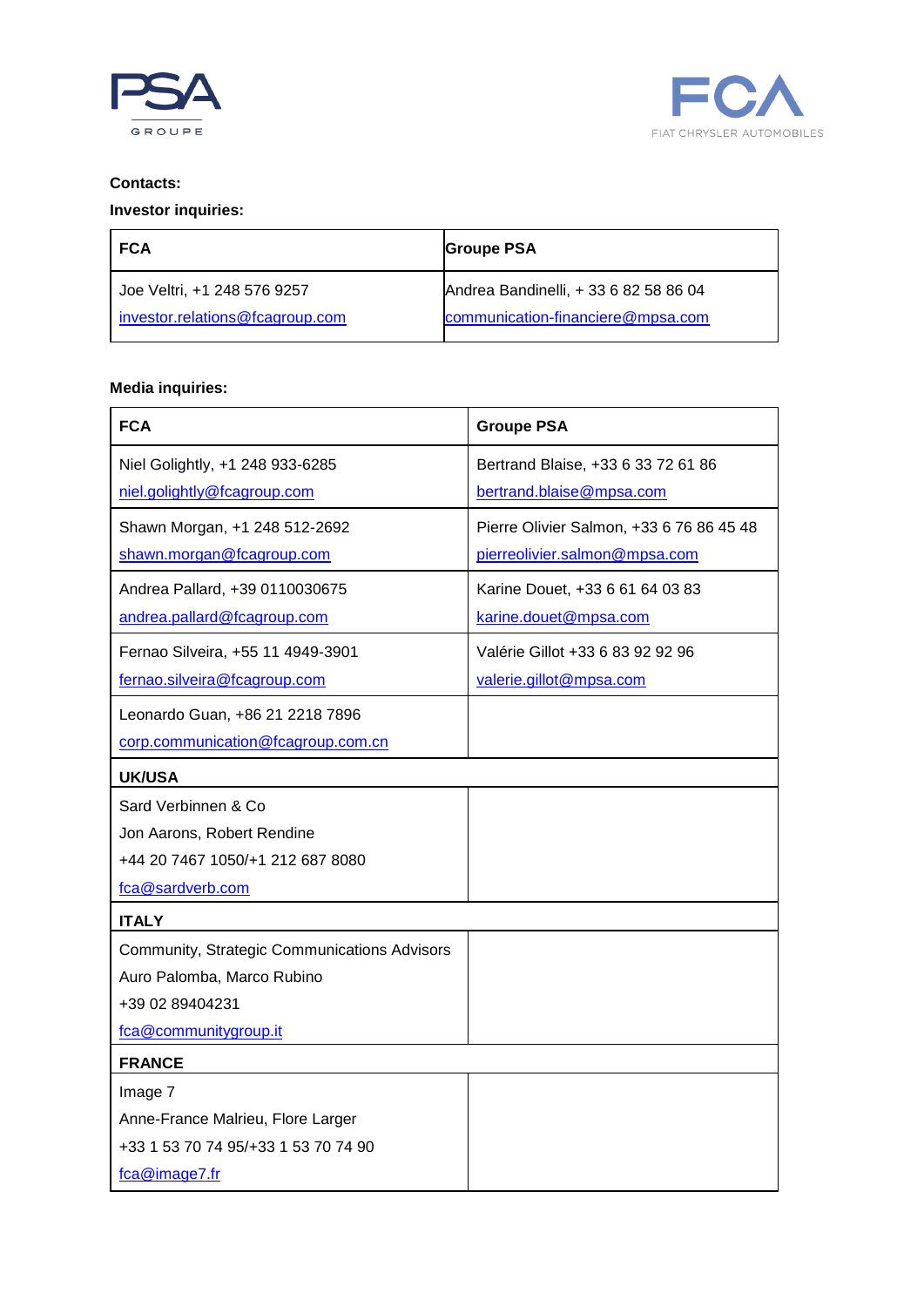



#### *About FCA*

*Fiat Chrysler Automobiles (FCA) is a global automaker that designs, engineers, manufactures and sells vehicles in a portfolio of exciting brands, including Abarth, Alfa Romeo, Chrysler, Dodge, Fiat, Fiat Professional, Jeep®, Lancia, Ram and Maserati. It also sells parts and services under the Mopar name and operates in the components and production systems sectors under the Comau and Teksid brands. FCA employs nearly 200,000 people around the globe. For more information regarding FCA, please visit [www.fcagroup.com](https://www.fcagroup.com/en-US/Pages/home.aspx)*

#### *About Groupe PSA*

*[Groupe PSA](http://www.groupe-psa.com/) designs unique automotive experiences and delivers mobility solutions to meet all customer expectations. The Group, which employs 210,000 people, has five car brands, Peugeot, Citroën, DS, Opel and Vauxhall and provides a wide array of mobility and smart services under the Free2Move brand. Its 'Push to Pass' strategic plan represents a first step towards the achievement of the Group's vision to be "a global carmaker with cutting-edge efficiency and a leading mobility provider sustaining lifetime customer relationships". An early innovator in the field of [autonomous and connected](https://www.groupe-psa.com/en/story/en-route-vers-la-voiture-autonome/)  [cars,](https://www.groupe-psa.com/en/story/en-route-vers-la-voiture-autonome/) Groupe PSA is also involved in financing activities through Banque PSA Finance and in automotive equipment via Faurecia.*

*Media library: [medialibrary.groupe-psa.com](http://medialibrary.groupe-psa.com/) / [@GroupePSA\\_EN](https://twitter.com/GroupePSA_EN)*

## *FORWARD-LOOKING STATEMENTS*

*This document contains forward-looking statements. In particular, these forward-looking statements include statements regarding future financial performance and the expectations of FCA and PSA (the "Parties") as to the achievement of certain targeted metrics at any future date or for any future period are forward-looking statements. These statements may include terms such as "may", "will", "expect", "could", "should", "intend", "estimate", "anticipate", "believe", "remain", "on track", "design", "target", "objective", "goal", "forecast", "projection", "outlook", "prospects", "plan", or similar terms. Forwardlooking statements are not guarantees of future performance. Rather, they are based on the Parties' current state of knowledge, future expectations and projections about future events and are by their nature, subject to inherent risks and uncertainties. They relate to events and depend on circumstances that may or may not occur or exist in the future and, as such, undue reliance should not be placed on them.* 

*Actual results may differ materially from those expressed in forward-looking statements as a result of a variety of factors, including: the ability of PSA and FCA and/or the combined group resulting from the proposed transaction (together with the Parties, the "Companies") to launch new products successfully and to maintain vehicle shipment volumes; changes in the global financial markets, general economic environment and changes in demand for automotive products, which is subject to cyclicality; changes in local economic and political conditions, changes in trade policy and the imposition of global and regional tariffs or tariffs targeted to the automotive industry, the enactment of tax reforms or other changes in tax laws and regulations; the Companies' ability to expand certain of their brands globally; the Companies' ability to offer innovative, attractive products; the Companies' ability to develop, manufacture and sell vehicles with advanced features including enhanced electrification, connectivity and autonomous-driving characteristics; various types of claims, lawsuits, governmental investigations and other contingencies, including product liability and warranty claims and environmental claims, investigations and lawsuits; material operating expenditures in relation to compliance with environmental, health and safety regulations; the intense level of competition in the automotive industry, which may increase due to consolidation; exposure to shortfalls in the funding of the Parties' defined benefit pension plans; the ability to provide or arrange for access to adequate financing for dealers and retail customers and associated risks related to the establishment and operations of financial services companies; the ability to access funding to execute the Companies' business plans and improve their businesses, financial condition and results of operations; a significant malfunction, disruption or security breach compromising information technology systems or the electronic control systems contained in the*